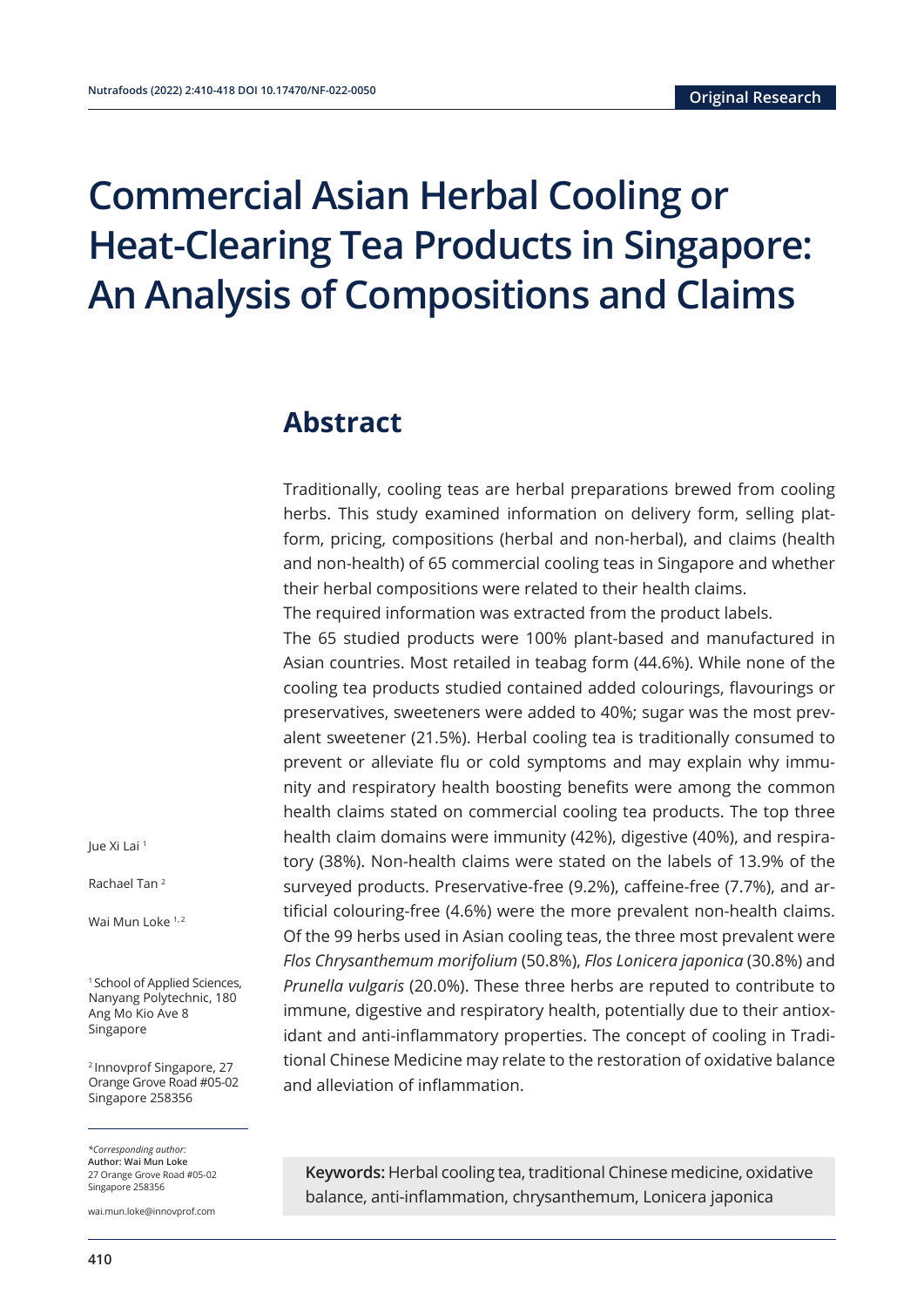# **Introduction**

The concept of warming and cooling is based on the Chinese philosophy of yin (cooling) and yang (heaty)<sup>[1]</sup>. The terms heaty and cooling act as a classification system to describe symptoms and characteristics of certain foods and the effects they have on the human body [2]. More than 2,000 years of detailed observation in Traditional Chinese Medicine (TCM) has been used to develop this classification system [2]. Heaty foods refer to foods with an ability to give warmth, improve circulation, dispel cold, and stimulate the body [3]. When taken in excess, heaty foods are believed to cause heatiness, resulting in a fever, sore throat, mouth ulcers, acne, excessive thirst, and skin irritability [3]. Heaty foods are usually high in calories and subjected to high cooking temperatures, such as baking and deep-frying<sup>[3]</sup>. They include chocolate, red meat and all baked and deep-fried foods [3]. Cooling foods, in contrast, trigger conditions associated with coolness<sup>[3]</sup>. After eating a diet high in cooling foods, a person may become intolerant to cold, pale in complexion, and experience fatigue with sore joints and muscles [3]. Cooling foods are typically lower in calories and subjected to little or no heat in preparation [3]. Fresh salads, mangosteens and watermelons are some examples of cooling foods<sup>[3]</sup>.

Like cooling foods, cooling teas or heat-clearing teas are tea preparations that may eradicate body heatiness [2]. They are popular among consumers living in tropical climates or during summer in temperate climates when the weather is warm and humid – weather that is believed to contribute to body heatiness<sup>[3]</sup>. Traditionally, cooling teas are herbal preparations brewed cooling herbs. Most of these teas are entirely plant-based. However, little is known about the herbal compositions of commercial herbal cooling teas in Singapore. Ingredients – other than herbs – added in the preparation of these cooling teas are also relatively unknown. Data on the health and non-health related claims of these commercial cooling teas are relatively scarce.

This study examined the information on delivery format, selling platform, pricing, compositions (herbal and non-herbal), and claims (health and non-health) of 65 commercial cooling teas in Singapore. It also examined possible relations between the herbal compositions of these teas and their health claims.

# **Materials and methods**

#### **Data collection**

All available cooling teas on the shelves of two major pharmaceutical retail outlets (Guardians and Watson), two major supermarkets (Fairprice and Cold Storage), and two major e-commerce platforms (Lazada and Shopee) in Singapore were included in this study. Product data, including country of manufacture, retail format, and retail price, herbal and non-herbal compositions, claims (health and non-health) were recorded by trained research personnel. Non-herbal composition refers to ingredients that are not herbal by nature and includes sweeteners and additives (colourings, flavourings, and preservatives). This information should be printed on the item's packaging as regulated by the Health Science Authority, Singapore. The presence of added colourings, flavourings, preservatives, and sweeteners in each item was also noted from its product label. The daily cost was computed by dividing the product's price by the number of daily doses, which was calculated as the ratio of the delivery units in the product to the number of delivery units recommended to be taken daily. The health claims were categorized into their respective body system domains.

#### **Data analyses**

Data were statistically described and analyzed using Microsoft Excel (version 2103, April 2021).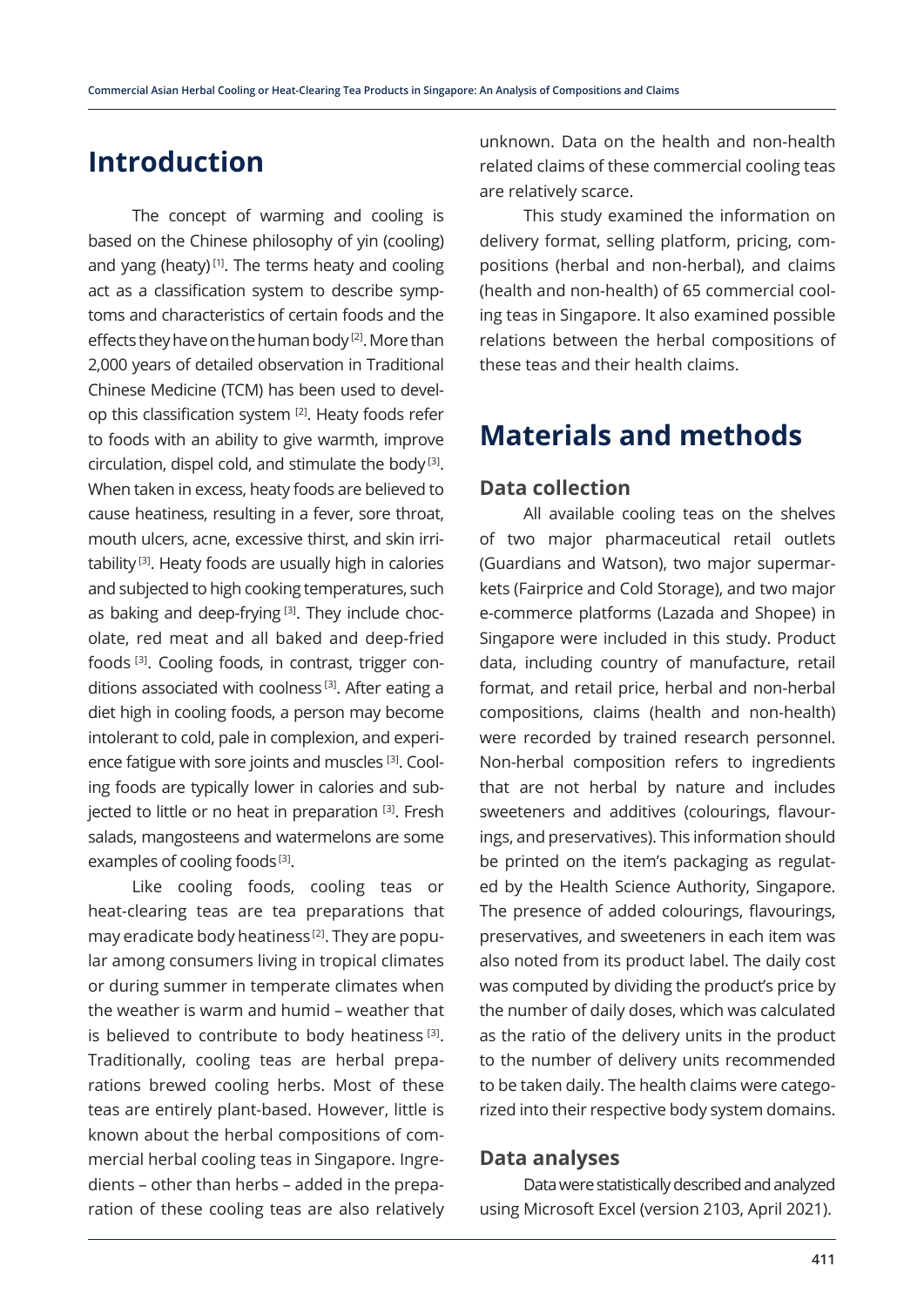# **Results**

#### **Product factors**

Sixty-five products were included in this study. All the studied products were 100% plant-based. The products were manufactured or sourced from Asian countries, including China (46.3%), Singapore (28.3%), Malaysia (22.4%), and Taiwan (3.0%). Of the surveyed products, the majority (85.07%) was purchased online, while 14.93% were sold in physical retail stores. The retail mean (±SD) price was S\$19.55±25.43, ranging from S\$2.50 to S\$161.26. The mean (±SD) serving cost was S\$5.53±9.87, ranging from S\$0.06 to S\$40.90. The products were

retailed either as teabags (44.5%), loose herbs (33%), ready-to-drink (18.5%), or powder (4%).

### **Herbal compositions**

Ninety-nine types of herbs were used in the composition of the 65 Asian cooling teas studied (**see Table 1**). *Flos Chrysanthemum morifolium* (*C. morifolium*, 50.8%), *Flos Lonicera japonica* (*L. japonica*, 30.8%), *Prunella vulgaris* (*P. vulgaris*, 20.0%), *Glycyrrhiza uralensis* and wolfberry (15.4%), *Siraitia grosvenorii* (13.8%), *Folium mori* (12.3%), cassia seed, *Herba Lophateri*, *Rhizome imperatae*, *Mentha arvensis*, and osmanthus (9.2%) were the most common herbs used in the surveyed Asian cooling teas (**Fig. 1**).

**Table 1** Herbs (listed alphabetically) used in cooling teas commercially available in Singapore (n=65).

| Agastache rugosa          | Flos Sophora japonica                  | Perilla frutescens           |
|---------------------------|----------------------------------------|------------------------------|
| Angelica anomala          | Folium isatidis                        | Perotis indica               |
| Areca catechu             | <b>Folium Mori</b>                     | Phragmites communis          |
| Atractylodes lancea       | Forsythia suspensa                     | Platycodon grandiflorus      |
| <b>Baked Barley</b>       | Fructus viticis                        | Poncirus trifoliata          |
| Bamboo Cane               | Gardenia jasminoides                   | Potentilla Discolour         |
| <b>Bamboo Leaves</b>      | Gentiana scabra                        | Prunella vulgaris            |
| <b>Barely Tea</b>         | Ginger                                 | Radix Arnebiae               |
| Barley                    | Glycyrrhiza uralensis                  | Radix isatidis               |
| <b>Black Prune</b>        | Hawthorn                               | Radix Ophiopogonis           |
| <b>Bupleurum chinense</b> | <b>Hemp Seed</b>                       | Radix Panax Ginseng          |
| <b>Burdock Root</b>       | Herba abri                             | Radix Panax<br>Quinquefolium |
| Camellia sinensis         | Herba hedyotidis diffusae              | Radix Puerariae              |
| Cassia Leaf               | Herba lophateri                        | Radix rehmanniae             |
| Cassia Seed               | Herba scrutellariae<br><b>Barbatae</b> | <b>Red Dates</b>             |
| Chamomile                 | llex rotunda                           | <b>Red Root</b>              |
| Platostoma palustre       | Isodon serra                           | Rehmannia glutinosa          |

| Cimicifuga heracleifolia                | Jasmine                             | Rheum officinale              |
|-----------------------------------------|-------------------------------------|-------------------------------|
| Cleistocalyx operculatus                | Juncus effusus                      | Rhizome imperatae             |
| Clerodendron<br>fragrans vent           | Ledebouriella divaricata            | Roselle                       |
| Corn Silk                               | Ligusticum wallichii                | Rough-Leaved Holly            |
| Cornu saigae tataricae                  | Lily Bulb                           | Saussurea lappa               |
| Dandelion                               | Loquat Leaf                         | Scaphium affine               |
| Dark Plum Fruit                         | Lotus Leaf                          | Schizonepeta tenuifolia       |
| <b>Dried Kumquat</b>                    | Mentha arvensis                     | Scrophularia ningpoensis      |
| <b>Dried Rose</b>                       | Microcos paniculata                 | Spilanthes acmella            |
| Elsholtzia splendens                    | Mojette beans                       | Syzygium jambos               |
| Eriobotrya japonica                     | Monk Fruit/<br>Siraitia grosvenorii | <b>Tangerine Peel</b>         |
| <b>Fish Mint</b>                        | Mulberry                            | <b>Tangerine Skin Extract</b> |
| Flos Bombax ceiba                       | Notopterygium incisum               | <b>White Crane Flower</b>     |
| <b>Flos Chrysanthemum</b><br>morifolium | Orange Peel                         | Wolberry                      |
| Flos Lonicera japonica                  | Osmanthus                           | Wolfiporia                    |
| Flos Plumeria rubra                     | Peppermint                          | <b>Yellow Tartary Leaf</b>    |



**Figure 1** Prevalence of ten most common herbs used in the cooling tea commercially available in Singapore (n=65)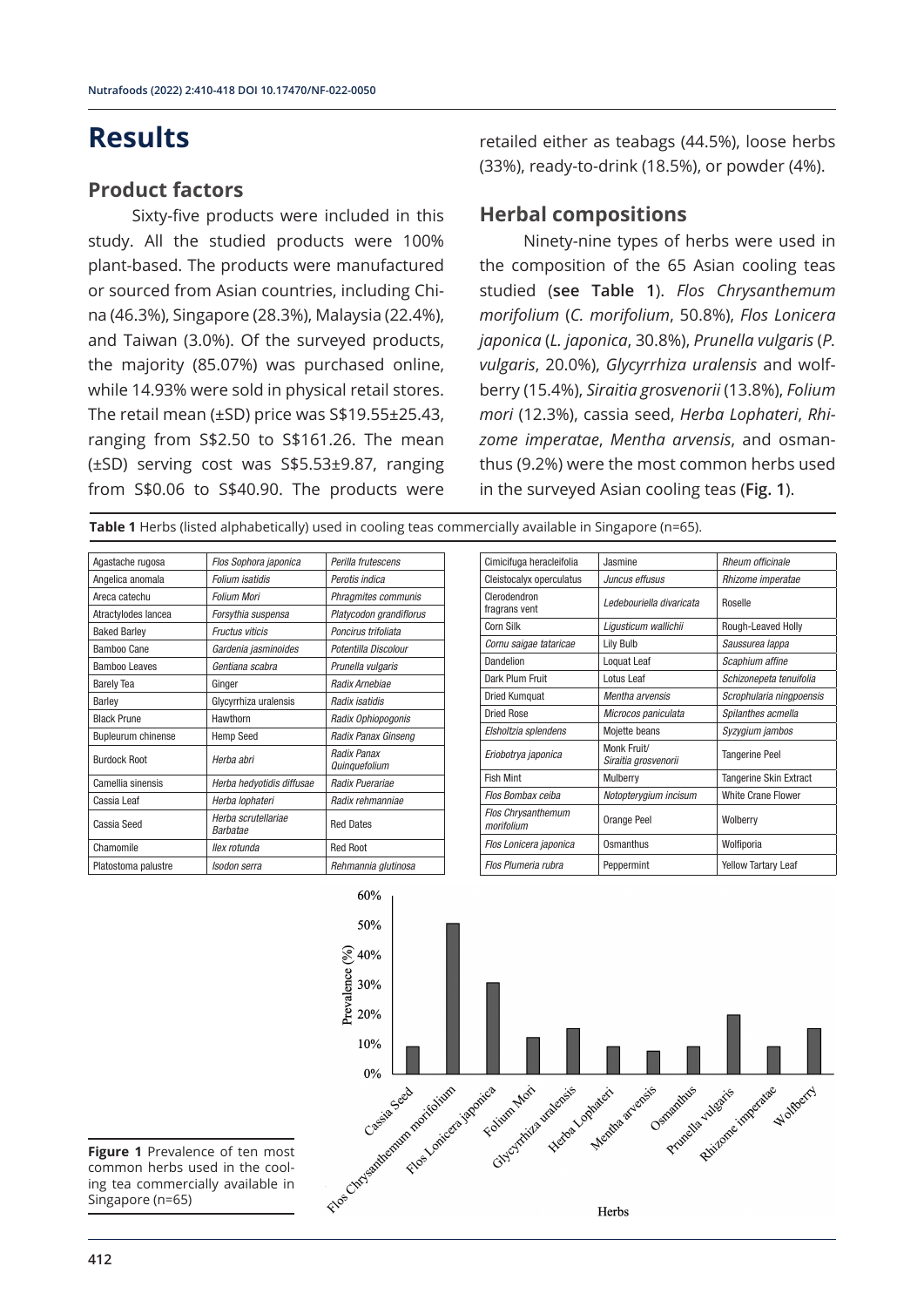### **Colourings, flavourings, sweeteners, and preservatives**

None of the cooling teas studied contained colourings, flavourings or preservatives. However, 40% of the studied cooling tea products had added sweeteners. Sweeteners included honey (6.2%), *Glycyrrhiza uralensis* (liquorice, 15.4%), *Siraitia grosvenorii* (monk fruit, 13.9%), sugar (21.5%) and sugar cane (1.5%). No other sweetener was used. Sugar was added to 7.7% of the studied products with liquorice or monk fruit. Products with monk fruit or liquorice were also sweetened with sugar (6.15%), or honey (1.54%).

#### **Health and non-health claims**

All surveyed products stated health claims. The indicated health claims were categorized into sixteen categories: cardiovascular, digestive, endocrine, eye, homeostasis, immunity, inflammation, lymphatic, metabolism, neurology, oral, pregnancy, respiratory, musculoskeletal, skin and ageing and urinary (**Fig. 2**). Immunity (42.0%), digestive (40.0%), respiratory (38%), endocrine (26.0%), and neurology (23.0%) health were the top five health claim domains stated on the surveyed products (**Fig. 2**).

Non-health claims were stated on the labels of 13.9% of the surveyed products. Eleven non-health claims were noted: 100% natural, caffeine-free, cholesterol-free, healthier choice, no additives, no artificial colouring, no flavouring, preservative-free, safe for pregnant and nursing mums, sugar-free, suitable for vegetarians (**Fig. 3**). Preservative-free (9.2%), caffeine-free (7.7%), and no artificial colouring (4.6%) were the more prevalent claims (**Fig. 3**). Singapore Healthier Choice Symbols were listed on 3.1% of the products (**Fig. 3**).



**Figure 2** Prevalence of health claims listed on the labels of Asian cooling tea products commercially available in Singapore (n=65)

**Figure 3** Prevalence of non-health claims listed on the labels of Asian cooling tea products commercially available in Singapore (n=65)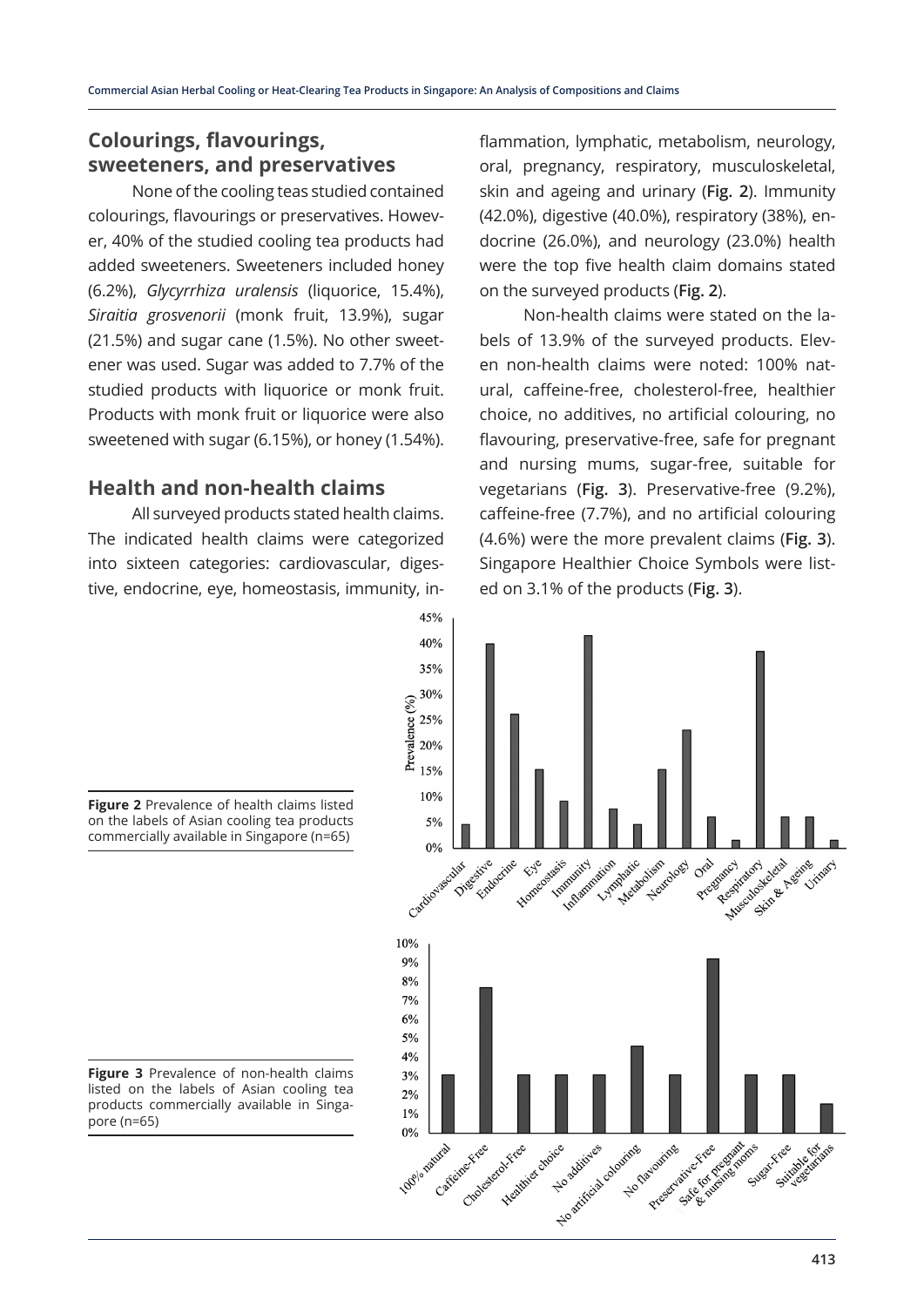# **Discussion**

#### **Cultural importance of cooling teas**

Asian cooling teas are popular in Asian culture and are entirely manufactured in Asian countries. They are now less commonly available in physical retail stores compared to online sources. This may be attributed to the declining number of local Chinese medicine stores as well as to the booming e-commerce trade<sup>[4]</sup>. Based on the computed mean serving cost, local consumers were willing to spend the equivalent average cost of a cup of coffee, tea or bubble tea on these Asian cooling teas. Asian cooling tea was most commonly retailed as teabags, followed by loose herbs. These results highlighted the popular brewing culture of Asia [5]. Ready-to-drink form is also popular as it offers convenience to consumers [6].

### **Analysis of antioxidant and anti-inflammatory properties of cooling teas**

*C. morifolium*, *L. japonica*, and *P. vulgaris* were the top three prevalent herbs used in the Asian cooling teas. *C. morifolium* was the most prevalently used herb in the studied commercial Asian cooling teas. Caffeoylquinic acids, flavonoids and carotenoids were reported to be the main bioactive components of *Flos C. morifolium* [7]. Hot-water extraction of *C. morifolium* tea showed that most flavonoids (apigenin, hesperetin, kaempferol, quercetin, and rutin) and caffeoylquinic acids (caffeic and chlorogenic acids) dissolved out at 30 minutes<sup>[8]</sup>. The identified flavonoids contribute to the colour of the chrysanthemum tea [8]. Previous studies have shown that these phenolic compounds have antioxidant and anti-inflammatory properties  $[9-11]$ . Recent studies have also provided evidence that these polyphenols exert immunomodulatory effects [12]. Aqueous extract of *C. morifolium* exhibits significant antioxidant activity that is correlated with

its phenolic content [13, 14]. *C. morifolium* infusion has been shown to alleviate inflammation by reducing lipopolysaccharide-induced nitric oxide production and the expression of inducible nitric oxide synthase, tumour necrosis factor-α, interleukin-1β, and interleukin-6 mRNA *in vitro* [15]. Zhang *et al* (2009) attributed the observed anti-inflammatory effects to the phenolic contents of *C. morifolium* [16]. The current limited scientific literature links the contribution of the phenolics in *C. morifolium* to its immunity boosting properties via antioxidant and anti-inflammatory properties. *C. morifolium* also contains vitamins A, C, magnesium, calcium, and potassium and may therefore also boost the immune system  $[17, 18]$ . *C. morifolium* polysaccharides were shown to foster beneficial intestinal flora growth, modulate the balance of intestinal microecology, and restore the immune system [19]. Specific pathogenic bacteria, such as *Enterobacter*, *Enterococcus*, *Clostridium* and *Bacteroids* were significantly inhibited by *C. morifolium*, while commensal probiotics, such as *Lactobacillus* and *Bifidobacterium* were moderately promoted [20]. *C. morifolium* improved lung histopathological injury, reduced the ratio of wet/dry lung weight, and lung index in mice with lipopolysaccharide-induced acute lung injury, possibly through the balance of pro-inflammatory and anti-inflammatory factors, and the inhibition of oxygen free radicals [21]. Tea made from *C. morifolium* contains a substantial amount of B vitamins, such as folic acid, choline, niacin, and riboflavin – micronutrients that aid metabolism and boost neurotransmitter activity [17]. Aqueous extract of *Chrysanthemum indicum Linne* exerted a significant anxiolytic effect on mice, possibly mediated by the GABAA and the 5-HT1A receptor  $[22]$ . Chlorogenic acid (20 mg/kg body weight) – a major caffeoylquinic acid of *C. morifolium* – induced a decrease in anxiety-related behaviours in a mouse model of anxiety<sup>[23]</sup>. Correspondingly, *C. morifolium* may exert a similar anxiolytic effect.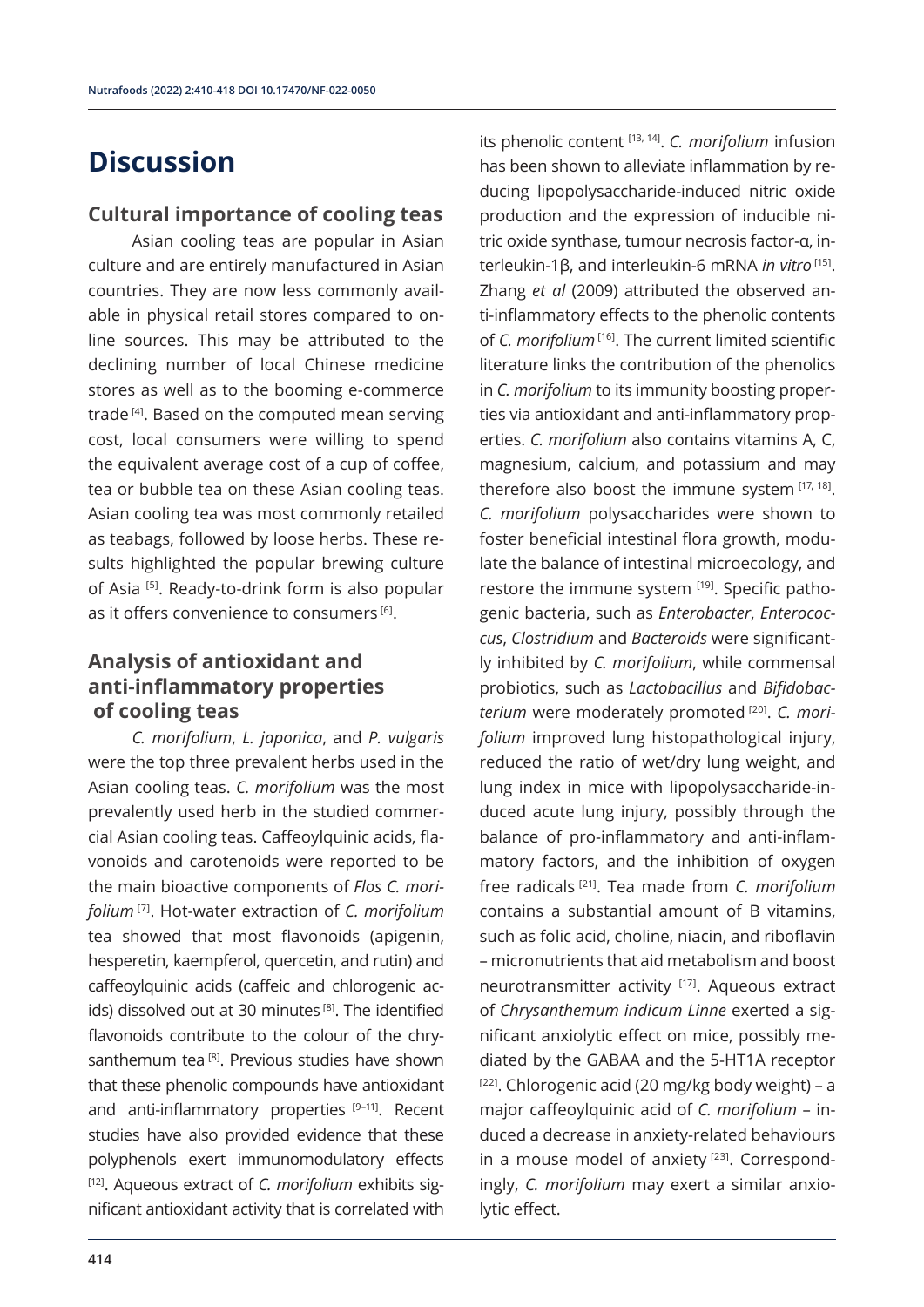### **Immunity, digestive, respiratory and neurology benefits of cooling teas**

*L. japonica* has demonstrated significant biological effects on the immunity, digestive, respiratory, and neurology functions. *L. japonica* polysaccharides improved the immune functions and raised the antioxidant activities of immune organs in cyclophosphamide-induced immunosuppressed mice <a>[24]</a>. Its aqueous extract promoted the growth of beneficial bacteria Lactobacillus and inhibited the growth of potential pathogenic bacteria [25, 26]. *L. japonica* affects intestinal immune function by regulating the secretion of intestinal mucosal cytokines [27]. Its extract inhibited the synthesis of interleukin-6 (IL-6) in lipopolysaccharide-stimulated colonic epithelial HT-29 cells *in vitro* and a dextran sodium sulfate-induced ulcerative colitis mouse *in vivo* [27]. Park *et al.* (2012) [26] showed that *L. japonica* inhibited the productions of pro-inflammatory cytokines (tumour necrosis factor-α, interleukin-1β, IL-6, interferon-γ, interleukin-12, and interleukin-17) in dextran sodium sulfate-induced ulcerative colitis mice. Oral administration of *L. japonica* extract at a dosage of 600 mg/kg/d effectively alleviated viral pneumonia, maintained body weight and improved the survival rate of the H1N1-infected mice  $[28]$ . The flavonoids fraction of the extract exerted the strongest inhibition *in vitro* against H1N1 virus [28]. Lipopolysaccharide-induced changes in learning and memory in mice were significantly reduced by *L. japonica* polysaccharides by alleviating the detrimental pathological changes in the neurons of the mice [29]. Accumulating evidence suggests that *L. japonica* owes its biological activities to its antioxidant and anti-inflammatory properties, which are mainly attributed to its abundant polyphenols<sup>[30]</sup> and polysaccharides [31]. *In vitro* studies showed that polysaccharide extracts from *L. japonica* exhibited significant 2,2-diphenyl-1-picrylhydrazylhydrate (DPPH) scavenging activity, 2,2'-Azino-bis (3-ethylbenzothiazoline-6-sulfonic acid) radical (ABTS+) scavenging activity, hydroxyl radical-scavenging activity, superoxide radical-scavenging activity [30, 31]. *P. vulgaris* extract (0.90 g/kg BW) improved non-specific immune function in mice [32]. Administration of *P. vulgaris* extracts to mdr1a(-/-) mice delayed onset of colitis and reduced severity of mucosal inflammation when compared to control mice [33]. *P. vulgaris* polysaccharide inhibited the activity of the herpes simplex viruses (HSV-1 and HSV-2) *in vitro*, and decreased HSV-1 and HSV-2 virus lesions in the guinea pig model [21]. *P. vulgaris* extract attenuated scopolamine-induced brain senescence in rats by improving behavioural performance and decreasing brain cell damage, which was associated with a significant reduction in acetylcholinesterase activity and augmentation of antioxidant activities [34].

### **Analysis of non-health related food claims in cooling teas**

Consumers are accustomed to cooling tea having an intense dark natural colour and an astringent bitter taste so the use of colourings and flavourings is redundant and counter-productive in terms of consumer acceptance. As the common retail forms of dried herbs and teabags allow the product to stay dry and the tea is commonly consumed immediately after brewing, preservatives are not required to prolong the shelf-life. Nevertheless, given the recent literature on the potential deleterious health effects of artificial additives, it is reassuring that preservatives were not used in this group of traditional products. The deliberate absence of added preservatives and artificial colouring were the most common non-health claims stated on the product labels. It is not a well-known fact that herbal products may contain caffeine either as an additive or from a natural source<sup>[35]</sup>. Usually, caffeine content is not listed on the labels of herbal or natural products. The Singapore Health Science Authority require risk mitigation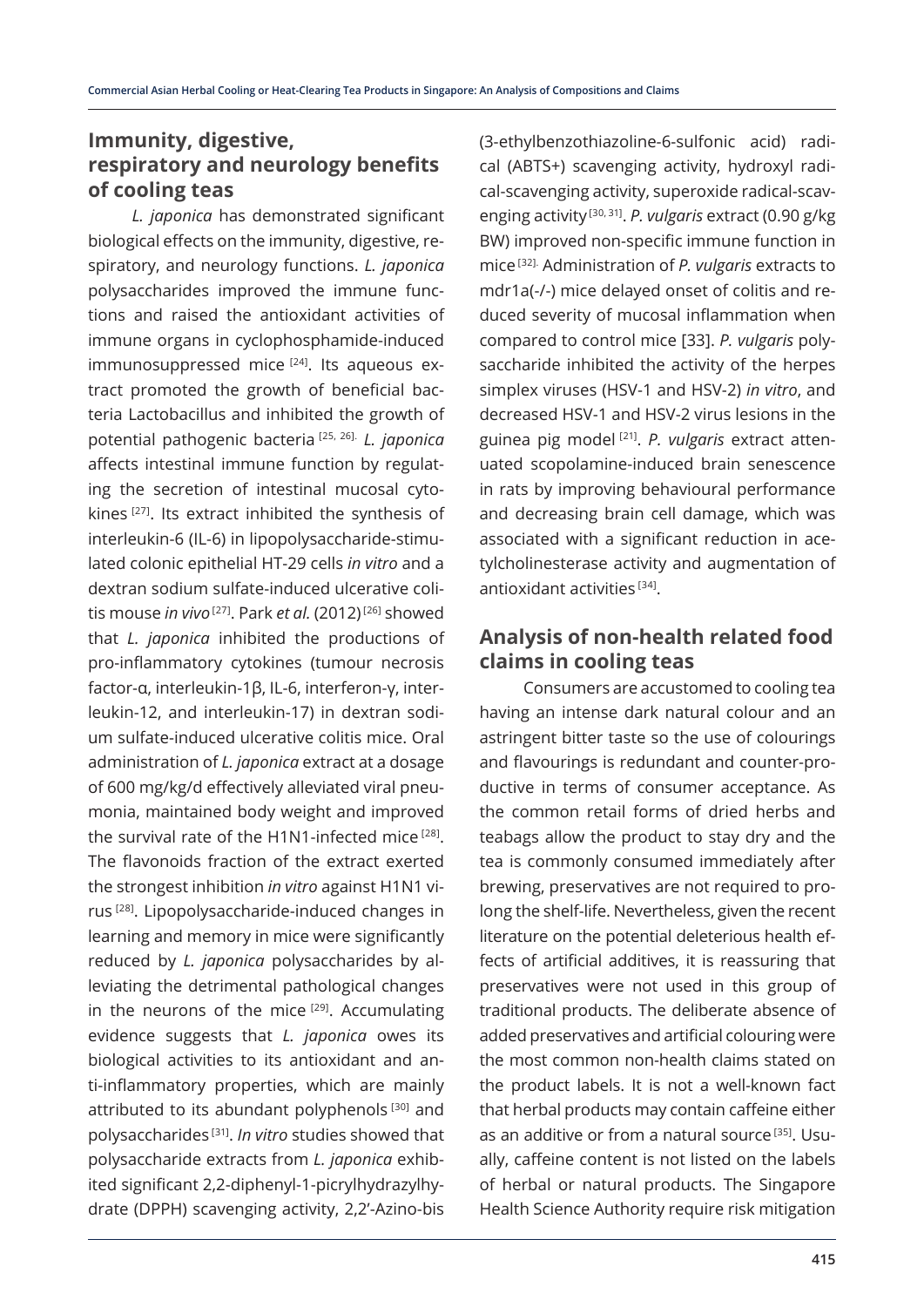measures to be implemented by the manufacturers of caffeine-containing health products – such as information to advise consumers to limit concurrent use of caffeine-containing products (e.g. tea and coffee) when taking supplement or herbal products containing caffeine – and to indicate the amount of caffeine contained in the products so that consumers are aware of the amount consumed [36]. None of the 65 Asian cooling teas analyzed in this study indicated the amount of caffeine contained in the product. A few claimed to be caffeine-free but is unknown whether the products without the caffeine-free claim contain caffeine or not.

Herbal cooling tea products are usually astringent and bitter to taste<sup>[5]</sup>, possibly due to their high phenolic contents. They are usually made palatable with sugar and other sweeteners [5]. Our results indicated that five different sweeteners were added to commercial herbal cooling tea – sugar, liquorice, monk fruit, honey, and sugar cane. Sugar is a traditional natural sweetener that has been used in food and medicine for centuries [37]. The results of the current study confirmed that sugar remains the most prevalently used sweetener. The studied herbal cooling tea products containing added sugar are classified as sugar-sweetened beverages. Public health concerns on obesity have made sugar and sugar-sweetened beverages less acceptable however<sup>[38]</sup> and evidence suggests that consumers are actively reducing added sugar in their diet  $[37]$ . With this in mind, product manufacturers may need to consider reducing the added sugar content and/or replacement strategies to decrease the amount of sugar in their products<sup>[37]</sup>. Liquorice is recognized as a sweetener used in food and herbal preparations<sup>[39]</sup>. Glycyrrhizin, a triterpenoid that is 50 times sweeter than sucrose, accounts for the sweetness of liquorice<sup>[40]</sup>. Though lower in caloric content than sugar, liquorice is commonly considered a traditional herb, and not a sugar replacement [40]. It has been employed as an alternative sweetener in food and herbal preparations. Recently, however, caution has been raised on the excessive use of liquorice as a sweetener [39]. *S. grosvenorii* (monk fruit) has gained popularity among consumers and food manufacturers as a natural sugar substitute [41]. Monk fruit is 300 times sweeter than sucrose and has lower calorie value and is therefore of value as a natural sugar substitute<sup>[42]</sup>. Its phytochemical content, including phenolic acids and flavonoids, may offer health benefits in addition to being a sweetener. Scientific evidence is gathering on its potential biological activities, such as antioxidative effects, hypoglycemic response, anti-allergic properties, anti-carcinogenic and anti-tissue damage activities [41]. Liquorice and monk fruit had been employed to replace sugar as a sweetener in commercial herbal cooling tea products, evidenced by the significant proportion of the studied products sweetened with just monk fruit or liquorice.

Based on the prevalence of health claims stated on the herbal cooling tea products, the concept of cooling seems to be related to improving health and wellbeing in the immunity, digestive, and respiratory domains. Coincidentally and traditionally, consumers drank herbal cooling tea to prevent or alleviate flu or cold symptoms arising from upper respiratory tract infections  $[43]$  and this may explain why immunity and respiratory health boosting benefits are among the common health claims stated on commercial cooling tea products. Indeed, the top three herbs used in these Asian cooling teas contribute to immunity, digestive, and respiratory health, potentially via the antioxidant and anti-inflammatory mechanisms.

# **Conclusion**

The concept of cooling in TCM may relate to the restoration of oxidative balance and alleviation of inflammation. More studies are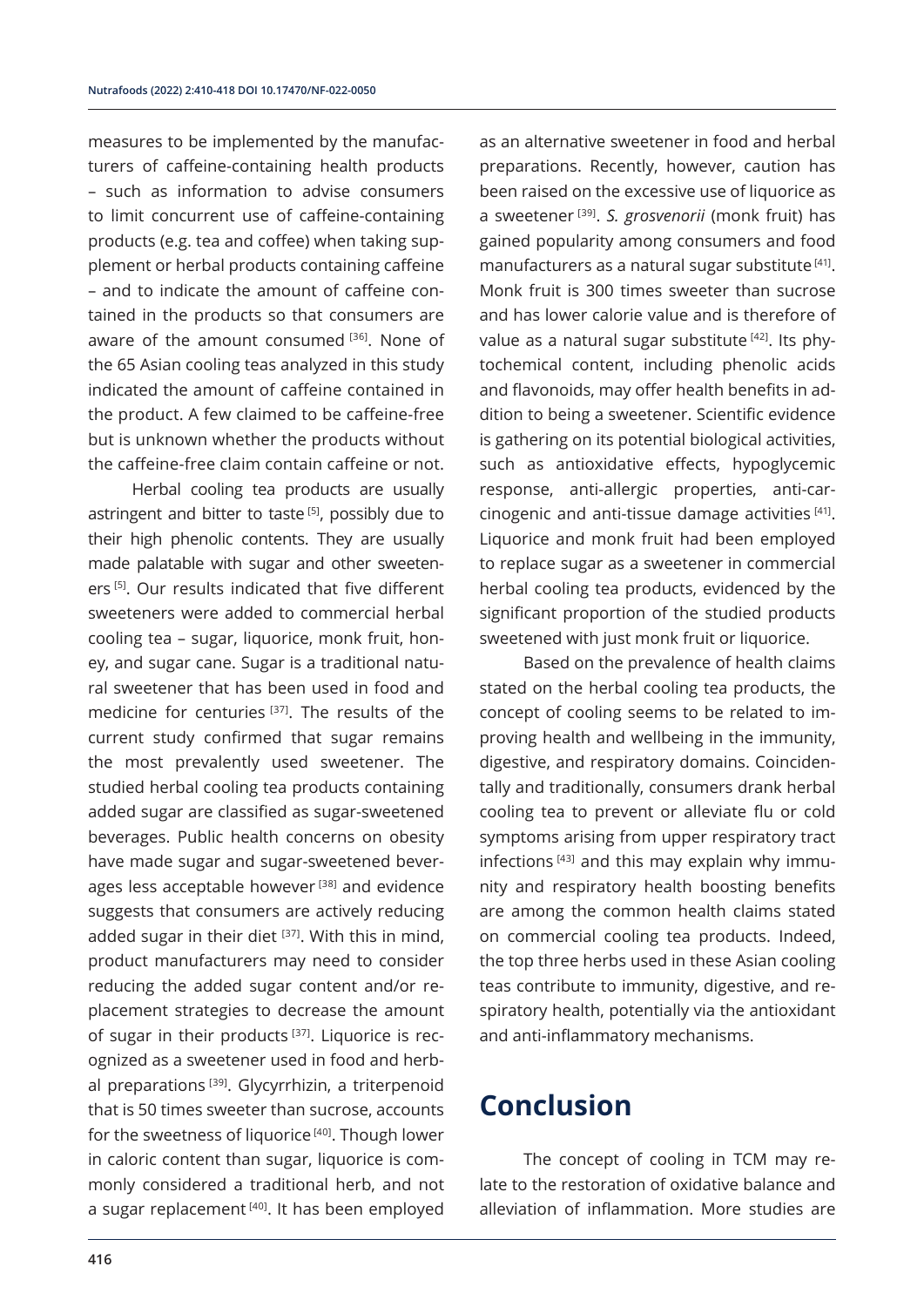required to elucidate the possible relations between oxidative balance, inflammation status, and TCM's cooling effects.

# **References**

- 1. Lu M and Busemeyer JR (2014) Do traditional Chinese theories of Yi Jing ('Yin-Yang') and Chinese medicine go beyond western concepts of mind and matter. Mind Matter 12:37–59
- 2. Muluye RA *et al* (2014) Anti-inflammatory and antimicrobial effects of heat-clearing chinese herbs: A current review. J Trad Complement Med 4:93–98
- 3. Ye J (2019) Discovery and research advances in quality markers of Chinese materia medica based on holistic characteristics. Chinese Trad Herb Drugs 4529–4537
- 4. Wang J *et al* (2021) The effect of microbial composition and proteomic on improvement of functional constipation by Chrysanthemum morifolium polysaccharide. Food Chem Toxicol 153:112305–112323
- 5. Huang TYM, Hsu SY, Woo CK (2018) Cooling China's body: Herbal cooling tea and cultural regionalism in post-SARS China. Concentric: Literary and Cultural Studies 44:163–195
- 6. Dubey KK, Janve M (2020) Ready-to-drink tea. Trends in non-alcoholic beverages 101–140
- 7. Zhang H, Kang MQ, Zhang HQ, Yu Y (2014) Matrix solid phase dispersion extraction for determination of flavonoids in the flower of Chrysanthemum morifolium Ramat. by capillary zone electrophoresis. Anal Methods 6:766–773
- 8. Chen S, Liu J, Dong GQ *et al* (2021) Flavonoids and caffeoylquinic acids in Chrysanthemum morifolium Ramat flowers: A potentially rich source of bioactive compounds. Food Chem 344:128733–128742
- 9. Loke WM, Hodgson JM, Croft KD (2009) The biochemistry behind the potential cardiovascular protection by dietary flavonoids. In Fraga CG (ed) Plant phenolics and human health: Biochemistry, nutrition and pharmacology. Wiley, New York, pp 137–158
- 10. Santhakumar AB, Battino M, Alvarez-Suarez JM (2018) Dietary polyphenols: Structures, bioavailability and protective effects against atherosclerosis. Food Chem Toxicol 113:49–65
- 11. Durazzo A, Lucarini M, Suoto EB *et al* (2019) Polyphenols: A concise overview on the chemistry, occurrence, and human health. Phytother Res 33:2221–2243
- 12. Shakoor H, Feehan J, Apostolopoulos V *et al* (2021) Immunomodulatory effects of dietary polyphenols. Nutrients 13:728–745
- 13. Duh PD, Tu YY, Yen GC (1999) Antioxidant activity of water extract of Harng Jyur (Chrysanthemum morifolium Ramat). LWT – Food Sci Technol 32:269–277
- 14. Gong J, Chu BQ, Gong LX *et al* (2019) Comparison of phenolic compounds and the antioxidant activities of fifteen Chrysanthemum morifolium Ramat cv. 'Hangbaiju' in China. Antioxidants 8:325–338
- 15. Zhang H., Qi R, Mine Y (2019) The impact of oolong and black tea polyphenols on human health. Food Biosci 29:55–61
- 16. Zhang N, He ZQ, He SY, Jing P (2019) Insights into the importance of dietary chrysanthemum flower (Chrysanthemum morifolium cv. Hangju)-wolfberry (Lycium barbarum fruit) combination in antioxidant and anti-inflammatory properties. Food Res Int 116:810–818
- 17. Shi XF, Chu JZ, Zhang YF *et al* (2017) Nutritional and active ingredients of medicinal chrysanthemum flower heads affected by different drying methods. Ind Crops Prod 104:45–51
- 18. Fernandes, L, Casal S, Pereira JA *et al* (2017) Edible flowers: A review of the nutritional, antioxidant, antimicrobial properties and effects on human health. J Food Comp Anal 60:38–50
- 19. Tao JH, Duan JA, Jiang S *et al* (2017) Polysaccharides from Chrysanthemum morifolium Ramat ameliorate colitis rats by modulating the intestinal microbiota community. Oncotarget 8(46):80790–80803
- 20. Tao JH, Duan JA, Qian YY *et al* (2016) Investigation of the interactions between Chrysanthemum morifolium flowers extract and intestinal bacteria from human and rat. Biomed Chromatogr 30:1807–1819
- 21. Liu G, Zheng QX, Pan KL, Xu XX (2020) Protective effect of Chrysanthemum morifolium Ramat. ethanol extract on lipopolysaccharide induced acute lung injury in mice. BMC Complement Med Therap. 20:235–245
- 22. Hong SI, Kwon SH, Kim MJ *et al* (2012) Anxiolytic-like effects of Chrysanthemum indicum aqueous extract in mice: possible involvement of GABAA receptors and 5-HT1A receptors. Biomol Therapeut 20:413–425
- 23. Bouayed J, Rammai H, Dicko A *et al* (2007) Chlorogenic acid, a polyphenol from Prunus domestica (Mirabelle), with coupled anxiolytic and antioxidant effects. J Neurol Sci 262(1–2):77–84
- 24. Zhou X, Dong Q, Kan XZ *et al* (2018) Immunomodulatory activity of a novel polysaccharide from Lonicera japonica in immunosuppressed mice induced by cyclophosphamide. PloS one 13(10):e0204152–e0204167